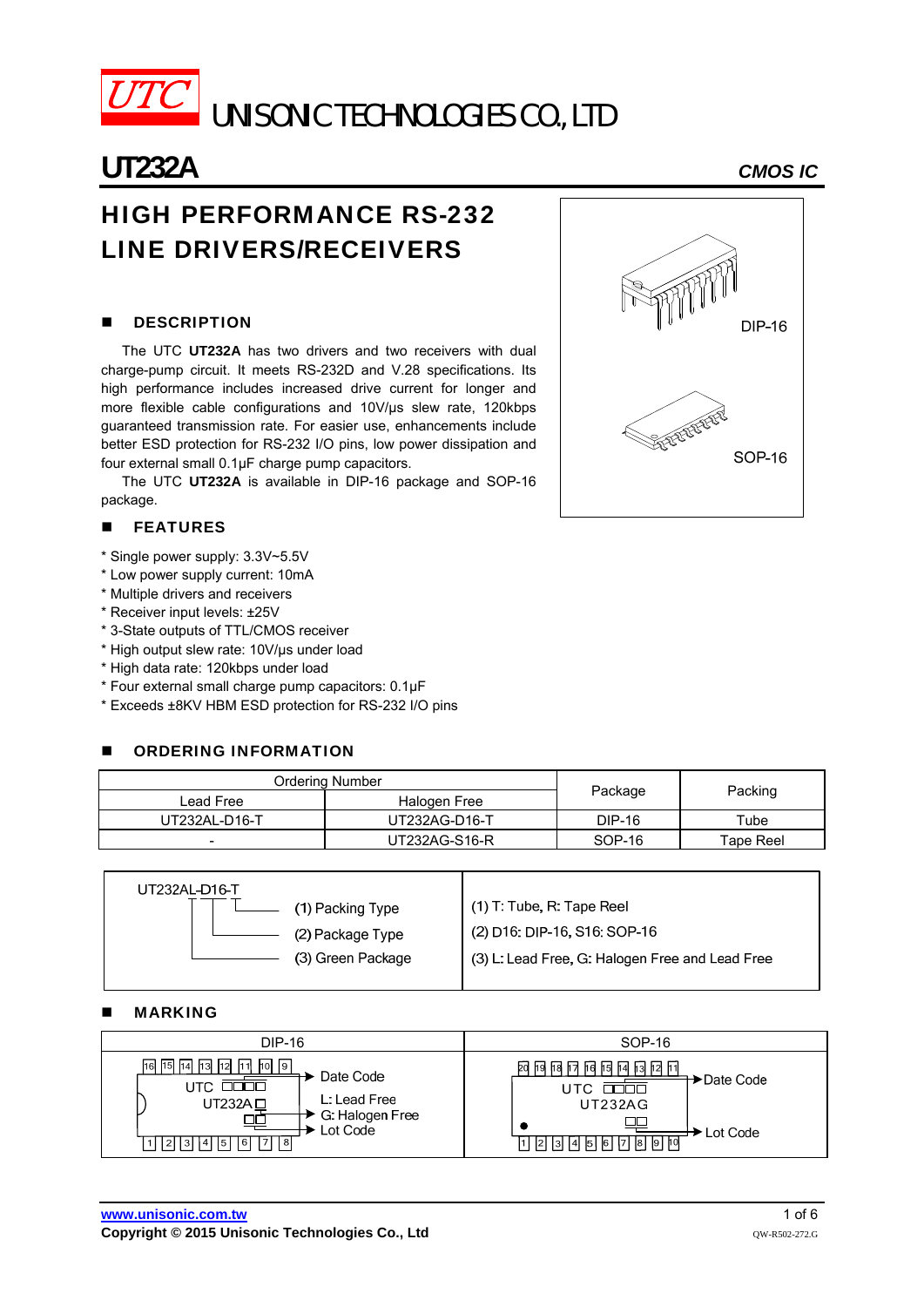# **UT232A** *CMOS IC*

### **PIN CONFIGURATION**



#### **PIN DESCRIPTION**

| PIN NO.           | <b>PIN NAME</b>    | <b>DESCRIPTION</b>                                             |
|-------------------|--------------------|----------------------------------------------------------------|
|                   | $C_1+$             | Positive terminal of the voltage doubler Charge-Pump Capacitor |
| 2                 | V+                 | Positive voltage generated by the charge pump                  |
| 3                 | $C_{1}$ -          | Negative terminal of the voltage doubler Charge-Pump Capacitor |
| 4                 | $C_2+$             | Positive terminal of inverting Charge-Pump Capacitor           |
| 5                 | $C_{2}$ -          | Negative terminal of inverting Charge-Pump Capacitor           |
| 6                 | V-                 | Negative voltage generated by the charge pump                  |
| 7                 | $T2$ OUT           | RS-232 Transmitter Outputs                                     |
| 8                 | $R_2$ IN           | RS-232 Receiver Inputs                                         |
| 9                 | R <sub>2</sub> OUT | <b>TTL/CMOS Receiver Outputs</b>                               |
| 10                | $T_2$ IN           | <b>TTL/CMOS Transmitter Inputs</b>                             |
| 11                | $T_1$ IN           | <b>TTL/CMOS Transmitter Inputs</b>                             |
| $12 \overline{ }$ | $R_1$ OUT          | <b>TTL/CMOS Receiver Outputs</b>                               |
| 13                | $R_1$ IN           | RS-232 Receiver Inputs                                         |
| 14                | $T_1$ out          | RS-232 Transmitter Outputs                                     |
| 15                | <b>GND</b>         | Ground                                                         |
| 16                | $V_{\rm CC}$       | Power Supply                                                   |



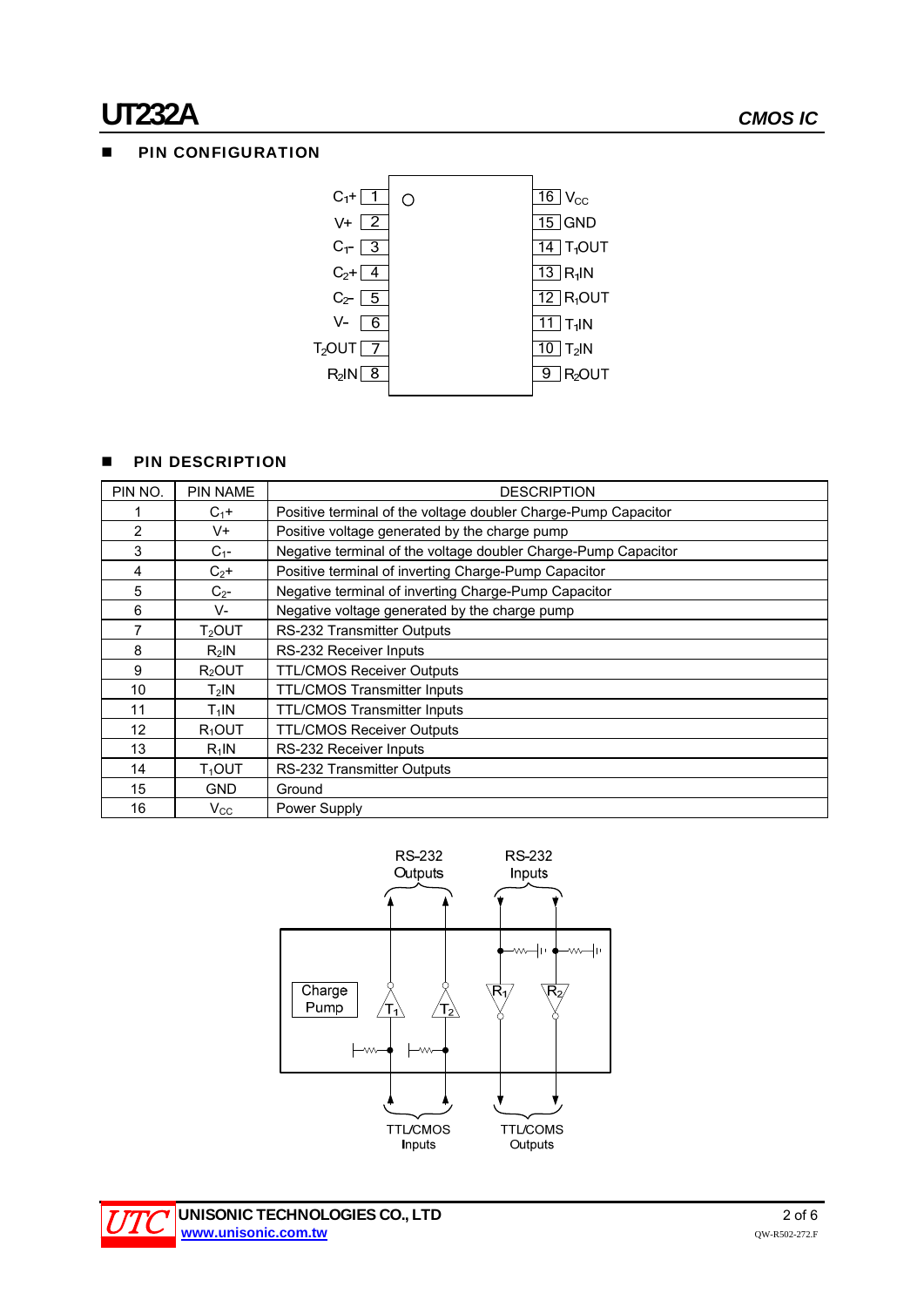#### **ABSOLUTE MAXIMUM RATINGS**

| <b>PARAMETER</b>                     | <b>SYMBOL</b>               | <b>RATINGS</b>                  | <b>UNIT</b> |
|--------------------------------------|-----------------------------|---------------------------------|-------------|
| Supply voltage range                 | $V_{\rm CC}$                | $-0.3 - +6.0$                   |             |
| Positive-output supply voltage range | V+                          | $-0.3 - +13.2$                  |             |
| Negative-output supply voltage range | V-                          | $+0.3 - 13.2$                   |             |
|                                      | Тın                         | $-0.3 - +6.0$                   |             |
| Input Voltages                       | $R_{IN}$                    | $-25 - 125$                     |             |
|                                      | $\mathsf{T}_{\mathsf{OUT}}$ | $-13.2 - +13.2$                 |             |
| Output Voltages                      | $R_{OUT}$                   | $-0.3 \sim (V_{\text{CC}}+0.3)$ |             |
| <b>Short Circuit Duration</b>        | $\mathsf{T}_{\mathsf{OUT}}$ | Continuous                      |             |
| Power Dissipation                    | $P_D$                       | 375                             | mW          |
| <b>Operating Temperature</b>         | $\mathsf{T}_{\mathsf{OPR}}$ | $0 - +70$                       | °C          |

Note: 1. Absolute maximum ratings are those values beyond which the device could be permanently damaged. Absolute maximum ratings are stress ratings only and functional device operation is not implied.

2. All voltages are with respect to network GND.

#### **ELECTRICAL CHARACTERISTICS**

(V<sub>CC</sub>=+5.0V; T<sub>A</sub>=+25°C; 0.1µF charge pump capacitors; T<sub>MIN</sub> to T<sub>MAX</sub> unless otherwise specified)

| <b>PARAMETER</b>                     |      | <b>SYMBOL</b>                  | <b>TEST CONDITIONS</b>                                                                                       | <b>MIN</b> | <b>TYP</b> | MAX I | <b>UNIT</b> |
|--------------------------------------|------|--------------------------------|--------------------------------------------------------------------------------------------------------------|------------|------------|-------|-------------|
| <b>TTL INPUT</b>                     |      |                                |                                                                                                              |            |            |       |             |
|                                      | Low  | $V_\mathsf{TL}$                | $T_{IN}$ ; EN, SD                                                                                            |            |            | 0.8   | V           |
| Logic Threshold                      | High | V <sub>TH</sub>                | $T_{IN}$ ; EN, SD                                                                                            | 2.0        |            |       | V           |
| Logic Pull up Current                |      | Ітн                            | $T_{IN} = 0V$                                                                                                |            | 15         | 200   | μA          |
| Maximum Data Rate                    |      |                                | $C_L = 2500pF$ , RL=3k $\Omega$                                                                              | 120        |            |       | kbps        |
| <b>TTL OUTPUT</b>                    |      |                                |                                                                                                              |            |            |       |             |
|                                      | Low  | $V_{OL}$                       | $I_{\text{OUT}} = 1.6 \text{mA}$ ; $V_{\text{CC}} = +5.0 \text{V}$                                           |            |            | 0.4   | $\vee$      |
| <b>TTL/CMOS Output Voltage</b>       | High | $V_{OH}$                       | $I_{\text{OUT}} = -1.0 \text{mA}$                                                                            | 3.5        |            |       | V           |
| RS-232 OUTPUT                        |      |                                |                                                                                                              |            |            |       |             |
| <b>Output Voltage Swing</b>          |      | $V_{O(SW)}$                    | All transmitter outputs loaded<br>With $3k\Omega$ to GND                                                     | ±5.0       | ±9.0       |       | V           |
| <b>Output Resistance</b>             |      | $R_{\rm O}$                    | $V_{CC}$ =0V; $V_{OUT}$ =±2.0V                                                                               | 300        | 10M        |       | Ω           |
| <b>Output Short Circuit Current</b>  |      | I <sub>O</sub> (SC)            | Infinite duration                                                                                            |            | ±18        |       | <b>mA</b>   |
| <b>RS-232 INPUT</b>                  |      |                                |                                                                                                              |            |            |       |             |
| Voltage Range                        |      | $V_{I(SW)}$                    |                                                                                                              | $-25$      |            | $+25$ | V           |
| Voltage Threshold                    | Low  | $V_{\overline{\text{IHR}(L)}}$ | $V_{CC}$ =+5.0V, T <sub>A</sub> =+25°C                                                                       | 0.8        | 1.2        |       | V           |
|                                      | High | V <sub>THR(H)</sub>            |                                                                                                              |            | 1.7        | 2.4   | $\vee$      |
| <b>Hysteresis</b>                    |      | $V_{HYS}$                      | $V_{CC}$ =+5.0V, T <sub>A</sub> =+25°C                                                                       | 0.2        | 0.5        | 1.0   | V           |
| Resistance                           |      | $R_{\rm I}$                    | T <sub>A</sub> =+25°C, -15V≤V <sub>IN</sub> ≤+15V                                                            | 3          | 5          | 8     | $k\Omega$   |
| <b>DYNAMIC CHARACTERISTICS</b>       |      |                                |                                                                                                              |            |            |       |             |
| Propagation Delay, RS232 to TTL      |      | $t_{\text{PD}}$                |                                                                                                              |            | 1.5        |       | μs          |
| Instantaneous Slew Rate              |      | <b>SR</b>                      | $C_{L}$ =220pF, R <sub>L</sub> =3k $\Omega$ -7k $\Omega$ ; measured<br>from $+3V \sim -3V$ or $-3V \sim +3V$ |            |            | 35    | $V/\mu s$   |
| <b>Transition Region Slew Rate</b>   |      | <b>SR</b>                      | $C_L$ =2500pF, R <sub>L</sub> =3k $\Omega$ ; measured from<br>+3V $\sim$ -3V or -3V $\sim$ +3V               |            | 10         |       | $V/\mu s$   |
| <b>POWER REQUIREMENTS</b>            |      |                                |                                                                                                              |            |            |       |             |
| V <sub>CC</sub> Power Supply Current |      | $_{\rm lcc}$                   | No load, $T_A = +25^{\circ}C$ ; $V_{CC} = +5.0V$                                                             |            | 10         | 15    | mA          |
|                                      |      |                                | All transmitters $R_L = 3k\Omega$ ; $T_A = +25^\circ \text{C}$                                               |            | 25         |       | mA          |

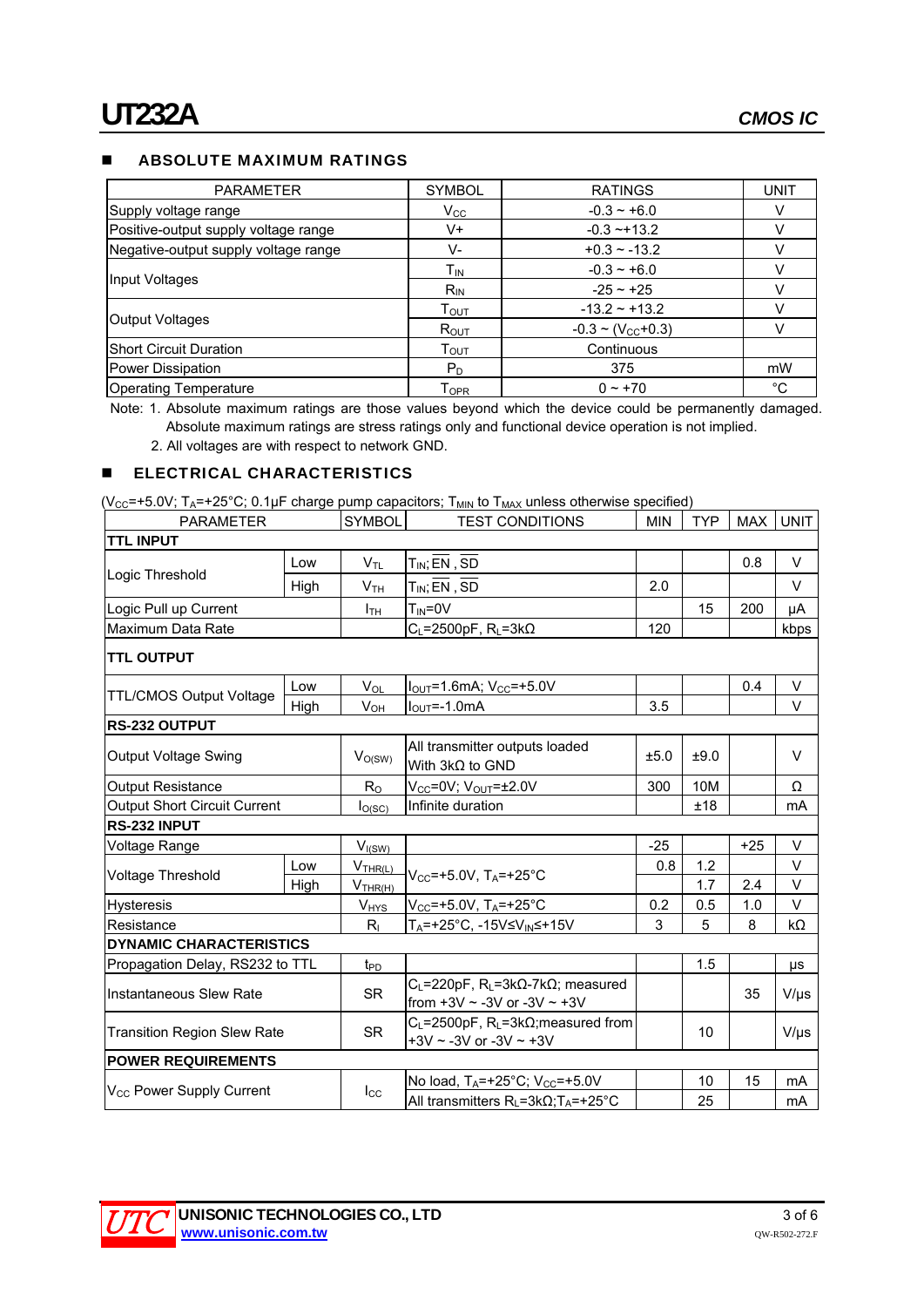#### FUNCTION DESCRIPTION

#### **Driver/Transmitter**

The drivers are inverting transmitters, which accept TTL or CMOS inputs and output the RS-232 signals with an inverted sense relative to the input logic levels. Typically the RS-232 output voltage swing is ±9.0V. Even under worst case loading conditions of 3kΩ and 2500pF, the output is guaranteed to be ±5.0V, which is consistent with the RS-232 standard specifications. The transmitter outputs are protected against infinite short-circuits to ground without degradation in reliability.

The instantaneous slew rate of the transmitter output is internally limited to a maximum of 35V/us. However, the transition region slew rate of these enhanced products is typically 10V/µs. The smooth transition of the loaded output from VOL to VOH clearly meets the monotonicity requirements.

#### **Receivers**

The receivers convert RS-232 input signals to inverted TTL signals. Since the input is usually from a transmission line, where long cable lengths and system interference can degrade the signal, the inputs have a typical hysteresis margin of 0.5V.

This ensures that the receiver is virtually immune to noisy transmission lines. The input thresholds are 0.8V minimum and 2.4V maximum, again well within the ±3.0V RS-232 requirements. The receiver inputs are also protected against voltages up to ±25V. Should an input be left unconnected, a 5kΩ pull down resistor to ground will commit the output of the receiver to a high state.

In actual system applications, it is quite possible for signals to be applied to the receiver inputs before power is applied to the receiver circuitry.

This occurs, for example, when a PC user attempts to print, only to realize the printer wasn't turned on. In this case an RS-232 signal from the PC will appear on the receiver input at the printer. When the printer power is turned on, the receiver will operate normally. All of these enhanced devices are fully protected.

#### **Charge Pump**

The charge pump section of the devices allows the circuit to operate from a single +5.0V power supply by generating the required operating voltages internal to the devices. The charge pump consists of a voltage doubler and a voltage inverter. As shown in Figure 1, an internal oscillator triggers the charge accumulation and voltage inversion. The voltage doubler momentarily stores a charge on capacitor C1 equal to  $V_{CC}$ , referenced to ground. During the next transition of the oscillator this charge is boot-strapped to transfer charge to capacitor C3. The voltage across C3 is now from  $V_{CC}$  to  $V_{+}$ .

In the inverter section as shown in Figure 2, the voltage across C3 is transferred to C2 forcing a range of 0V to V+ across C2. Boot-strapping of C2 will then transfer charge to C4 to generate V-. One of the significant enhancements over previous products of this type is that the values of the capacitors are no longer critical and have been decreased in size considerably to 0.1µF. Because the charge pump runs at a much higher frequency, the 0.1uF capacitors are sufficient to transfer and sustain charges to the two transmitters.



Figure 1 Charge Pump Voltage Doubler



Figure 2 Charge Pump Voltage Inverter

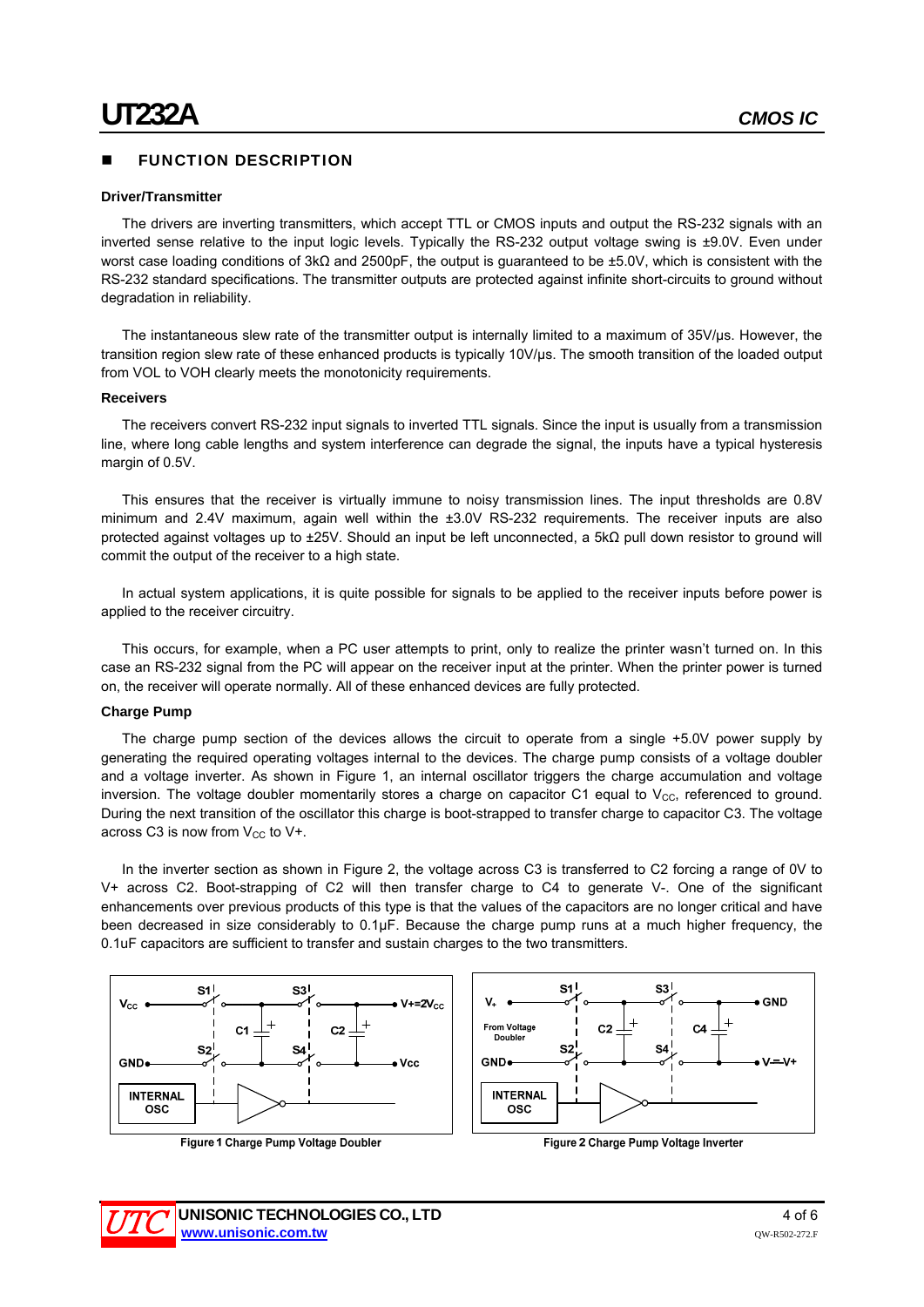#### **APPLICATION INFORMATION**

To operate from a single +5.0V supply, the UTC **UT232A** include charge pump voltage converters which can allow it. To generate the RS-232 output levels these converters convert the +5.0V input power to the ±9V needed. The current drain due to charge pump operation is considerably reduced with this power supplied externally. The UTC **UT232A** can operate over the commercial, industrial and military temperature ranges.



Connecting the capacitor to  $V_{CC}$  (+5.0V) is recommended.